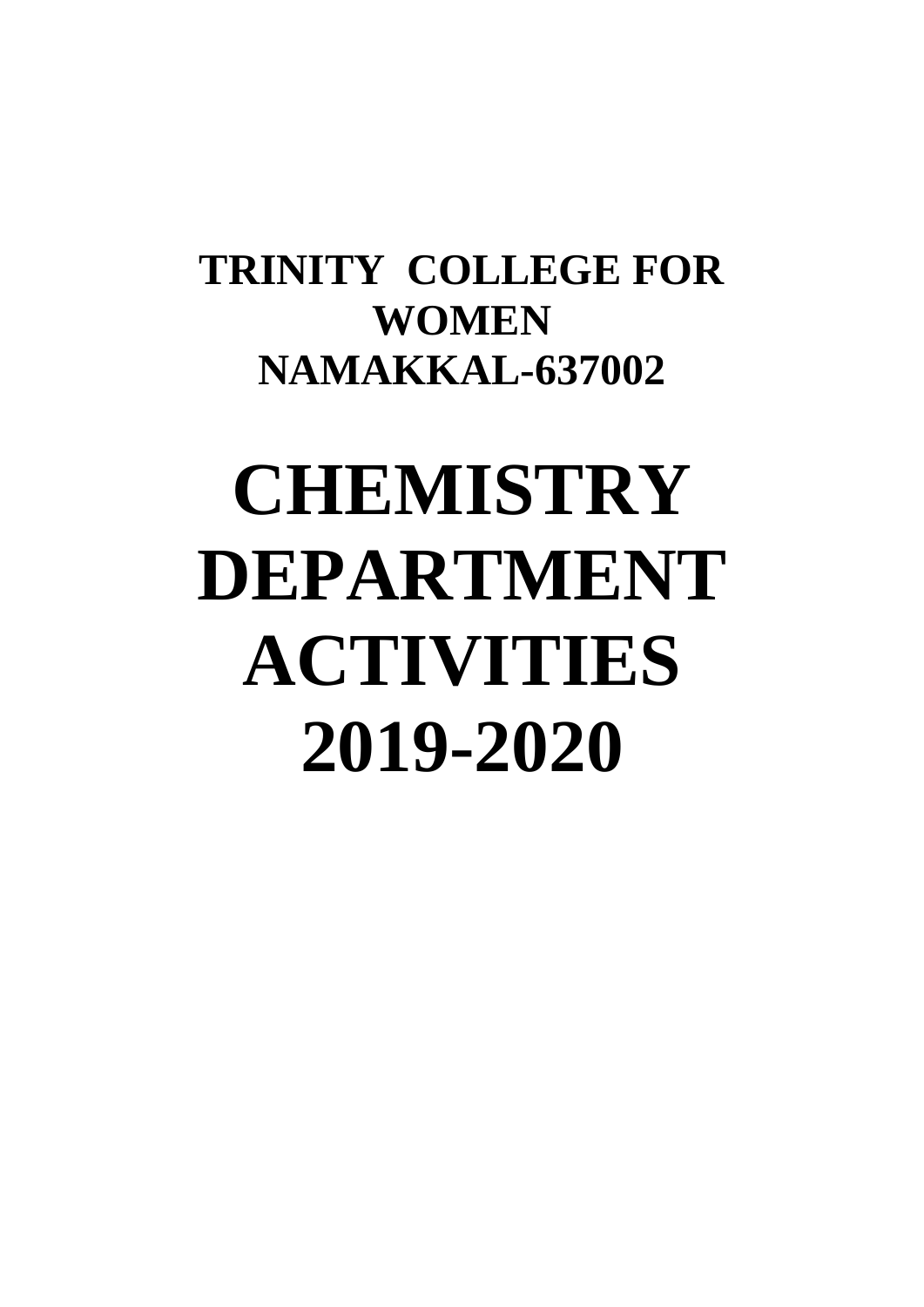## **1. CONFERENCES**

| S.No           | <b>Date</b> | <b>Name/Title of the Seminar</b>                                          | Name (s), Designation, Institution's<br>Address, email id and contact number                                                                                                                                                                                             | of<br><b>Topic</b><br>the<br>resource persons                                                                                                                                                 |
|----------------|-------------|---------------------------------------------------------------------------|--------------------------------------------------------------------------------------------------------------------------------------------------------------------------------------------------------------------------------------------------------------------------|-----------------------------------------------------------------------------------------------------------------------------------------------------------------------------------------------|
|                |             |                                                                           | of the resource persons                                                                                                                                                                                                                                                  |                                                                                                                                                                                               |
| $\mathbf{1}$   | 08.08.2019  |                                                                           | Elavenil Association,<br>Indian<br>Science<br>and<br>Technology<br>Association (ISTA), Chennai.<br><b>Address:</b><br>Dr. P. Ramasamy,<br>Former Vice Chancellor,<br>Alagappa University,<br>Karaikudi.<br><b>Contact No:9677051554</b><br>Email.id:ramasamyp@ssn.edu.in | Role of mc-<br>Silicon Growth<br>Process for PV<br>Solar Cells                                                                                                                                |
| 2              | 08.08.2019  |                                                                           | Dr. S. Anbu,<br><b>MRSC</b> Molecular Imaging Chemistry<br>Researcher,<br>Dept. of Chemistry,<br>University of Hull,<br>United Kingdom.                                                                                                                                  | SMART or<br>Responsive<br><b>Contrast Agents</b><br>for Magnetic<br>Resonance<br>Imaging                                                                                                      |
| 3              | 08.08.2019  | <b>Functional Materials</b><br>for Bio-Energy,<br>Green Technology<br>and | Dr. M. Srinivasan<br>Director,<br>Elavenil Association,<br>Indian Science and Technology<br>Association (ISTA),<br>Chennai-603 110                                                                                                                                       | Role of Modeling<br>on crystal growth<br>process: Silicon<br>Solar Cells                                                                                                                      |
| $\overline{4}$ | 08.08.2019  | Environmental<br>Sustainability"<br>(FMGES-2019)                          | Dr. V. Raj,<br>Professor and Head,<br>Department of Chemistry,<br>Periyar University, Salem.<br>Contact No:9790694972                                                                                                                                                    | Bio-Oraganic<br>Materials                                                                                                                                                                     |
| 5              | 08.08.2019  |                                                                           | Dr. K. Gunasekaran,<br>University of Madras, Guindy<br>Campus, Chennai - 600 025.                                                                                                                                                                                        | X-Ray<br>Crystallography                                                                                                                                                                      |
| 6              | 08.08.2019  |                                                                           | Dr. Muthu Senthil Pandian,<br>Research Scientist,<br>Photovoltaic Devices Laboratory,<br>SSN Research Centre, Kalavakkam.                                                                                                                                                | Development of<br>high quality and<br>large size 4-<br>Nitrophenol<br>family nonlinear<br>optical (NLO)<br>single crystals by<br>Unidirectional<br>and Rotational<br>Unidirectional<br>method |

## **DEPARTMENT OF PHYSICS & CHEMISTRY(08.08.2019)**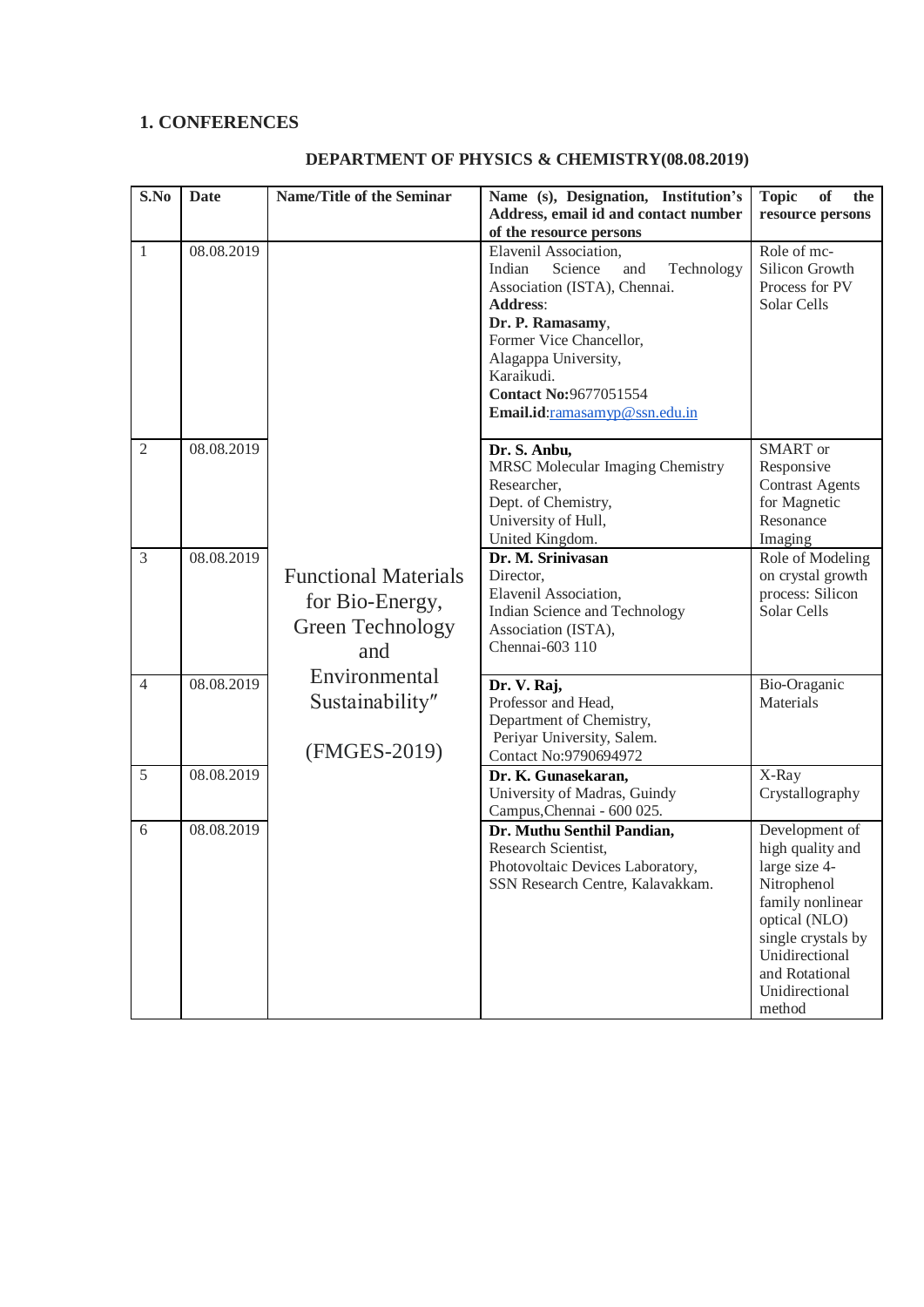|                                                                                                                                                                                                                                                                                    |                                                                                   | <b>TRINITY COLLEGE FOR WOMEN</b>         |                                                                                                                   |                                                                                                                                                    |                                                                         |
|------------------------------------------------------------------------------------------------------------------------------------------------------------------------------------------------------------------------------------------------------------------------------------|-----------------------------------------------------------------------------------|------------------------------------------|-------------------------------------------------------------------------------------------------------------------|----------------------------------------------------------------------------------------------------------------------------------------------------|-------------------------------------------------------------------------|
| <b>ORGANIZING COMMITTEE</b>                                                                                                                                                                                                                                                        |                                                                                   |                                          | "Functional Materials for<br>Bio-energy, Green Technology and                                                     |                                                                                                                                                    |                                                                         |
| <b>Chief Patrons</b>                                                                                                                                                                                                                                                               |                                                                                   |                                          | Environmental Sustainability"                                                                                     |                                                                                                                                                    |                                                                         |
| Mr. P. K. SENGODAN, Chairman                                                                                                                                                                                                                                                       |                                                                                   |                                          | (FMGES-2019)                                                                                                      | <b>TRINITY COLLEGE FOR WOMEN</b>                                                                                                                   |                                                                         |
| Er. K. NALLUSAMY, Secretary<br><b>Advisory Committee</b>                                                                                                                                                                                                                           |                                                                                   |                                          | <b>Registration Form</b>                                                                                          |                                                                                                                                                    | (ARTS & SCIENCE)                                                        |
| Dr. R. KULANDAIVEL, Trustee                                                                                                                                                                                                                                                        |                                                                                   | Name                                     |                                                                                                                   | (Permonently Affiliated to Periyar University, Salem)                                                                                              |                                                                         |
| Mr. D. CHANDRASEKARAN, Trustee<br>Mr. P. PALANISAMY, Trustee                                                                                                                                                                                                                       |                                                                                   | Designation<br>Department                |                                                                                                                   |                                                                                                                                                    | Trinity Nagar, Mohanur Road,                                            |
| Mr. RAMA SRINIVAASAN, Trustee                                                                                                                                                                                                                                                      |                                                                                   | College Address                          |                                                                                                                   | NAMAKKAL - 637 002, Tamilnadu, India.                                                                                                              |                                                                         |
| Mr. P. DHAYALAN, Trustee                                                                                                                                                                                                                                                           |                                                                                   | Category                                 | Student/Faculty/Research/Scholar /Others                                                                          |                                                                                                                                                    |                                                                         |
| Mr. S. GOPAL, Trustee<br>Mr. J. ARUN KUMAR, Trustee                                                                                                                                                                                                                                |                                                                                   | Address for Communication:               |                                                                                                                   |                                                                                                                                                    | <b>International Conference On</b>                                      |
| Patron                                                                                                                                                                                                                                                                             |                                                                                   | Mobile Number                            |                                                                                                                   |                                                                                                                                                    | "Functional Materials for                                               |
| Dr. M.R. LAKSHIMINARAYANAN, Principal                                                                                                                                                                                                                                              |                                                                                   | Whatsap Number                           |                                                                                                                   | Bio-energy, Green Technology and                                                                                                                   |                                                                         |
| <b>Technical Advisers</b>                                                                                                                                                                                                                                                          | Dr. ARASU PARAMESWARAN, Director - Academic                                       | E-Mail Id                                |                                                                                                                   | Environmental Sustainability"                                                                                                                      |                                                                         |
|                                                                                                                                                                                                                                                                                    | Mr. K. MANOHARAN, Director - Training & Placement                                 | Title of the Paper<br>Whether you are    | : Participating/Presenting                                                                                        |                                                                                                                                                    | (FMGES-2019)                                                            |
|                                                                                                                                                                                                                                                                                    | Mr. N.S. SENTHIL KUMAR, Administrative Officer                                    | Registration Fee                         | : DD/Cash                                                                                                         |                                                                                                                                                    |                                                                         |
| <b>Conveners</b><br><b>Mrs. P. SUMATHI</b>                                                                                                                                                                                                                                         | Mrs. N.THANGAMANI                                                                 |                                          | PAYMENT DETAILS                                                                                                   |                                                                                                                                                    | 8 <sup>th</sup> AUGUST 2019, Thursday                                   |
| Co - Ordinator                                                                                                                                                                                                                                                                     |                                                                                   | <b>DD Amount</b>                         |                                                                                                                   |                                                                                                                                                    |                                                                         |
| Dr. M. SRINIVASAN Director, Elavenil Association,                                                                                                                                                                                                                                  | Indian Science & Technology Association (ISTA), Chennai.                          | DD No.<br><b>Bank Name</b>               | Date:                                                                                                             |                                                                                                                                                    |                                                                         |
| Co - Conveners                                                                                                                                                                                                                                                                     |                                                                                   |                                          | The DD should be drawn in the favour of "The Principal, Trinity                                                   |                                                                                                                                                    |                                                                         |
| <b>Ms. R. BAIRAVI</b>                                                                                                                                                                                                                                                              | Mrs. B. KAVITHA                                                                   |                                          | College for Women, payable at Namakkal".                                                                          |                                                                                                                                                    |                                                                         |
| Mrs. M. CHITRA                                                                                                                                                                                                                                                                     | <b>Dr. P. CHITRA</b>                                                              | In case of fund transfer<br>Account Name | : The Principal.                                                                                                  |                                                                                                                                                    |                                                                         |
| <b>Organizing Secretary</b><br>Mrs. K. MEHALA                                                                                                                                                                                                                                      | Mrs. B. LAKSHMI                                                                   |                                          | Trinity College for Women.                                                                                        |                                                                                                                                                    |                                                                         |
| <b>Mrs. V. INDIRAKUMARI</b>                                                                                                                                                                                                                                                        | Dr. N. SANTHI                                                                     | Account No.                              | : 1177115000005030                                                                                                |                                                                                                                                                    |                                                                         |
| <b>Organizing Joint Secretary</b>                                                                                                                                                                                                                                                  |                                                                                   | <b>IFSC No.</b><br>MICR Code             | : KVBL0001177<br>:636053011                                                                                       |                                                                                                                                                    | <b>Organized by</b><br><b>PG Departments of Physics &amp; Chemistry</b> |
|                                                                                                                                                                                                                                                                                    |                                                                                   |                                          |                                                                                                                   |                                                                                                                                                    | In Association with                                                     |
|                                                                                                                                                                                                                                                                                    | Dr. D. SAKTHILATHA                                                                | <b>Bank Name</b>                         |                                                                                                                   |                                                                                                                                                    |                                                                         |
|                                                                                                                                                                                                                                                                                    |                                                                                   |                                          | : The Karur Vysya Bank Ltd., Namakkal West<br>Note : Registration Kit, Lunch, Tea, Snacks and certificate will be |                                                                                                                                                    |                                                                         |
| <b>Mrs. R. SAKUNTHALADEVI</b><br>Dr. R. POONGUZHALI<br><b>Organizing Sub Staff Members</b><br><b>Mrs. P. GOWTHAMI</b><br>Ms. S. DEVI<br>TRINITY ACADEMY MATRIC. HR. SEC. SCHOOL<br><b>TRINITY INTERNATIONAL SCHOOL (CBSE)</b><br>Trinity Negar, Mohanur Road, Namsklial - 637 002. | <b>Mrs. G. MAHESH</b><br><b>OUR OTHER EDUCATIONAL INSTITUTIONS</b>                | provided to all the participants.        | Note: Spot Registration is accepted.<br>Signature of the Head of the Institution                                  | Phone No.: 04286-266669<br>Mobile No: 9786201735, 9842742257<br>www.trinitycollegenki.edu.in<br>Website :<br>trinityphysicsnkl@gmail.com<br>E-Mail | (ISTA) & Elavenil Organization                                          |
|                                                                                                                                                                                                                                                                                    |                                                                                   |                                          |                                                                                                                   |                                                                                                                                                    |                                                                         |
|                                                                                                                                                                                                                                                                                    |                                                                                   |                                          |                                                                                                                   |                                                                                                                                                    |                                                                         |
|                                                                                                                                                                                                                                                                                    |                                                                                   |                                          |                                                                                                                   |                                                                                                                                                    |                                                                         |
|                                                                                                                                                                                                                                                                                    |                                                                                   |                                          |                                                                                                                   |                                                                                                                                                    |                                                                         |
|                                                                                                                                                                                                                                                                                    |                                                                                   |                                          |                                                                                                                   |                                                                                                                                                    |                                                                         |
|                                                                                                                                                                                                                                                                                    |                                                                                   |                                          |                                                                                                                   |                                                                                                                                                    |                                                                         |
|                                                                                                                                                                                                                                                                                    |                                                                                   |                                          |                                                                                                                   |                                                                                                                                                    |                                                                         |
|                                                                                                                                                                                                                                                                                    | INITY COLLEGE FOR WOMEN (ARTS & SCIENCE) <b>O</b><br>International Conference On. |                                          |                                                                                                                   |                                                                                                                                                    |                                                                         |
|                                                                                                                                                                                                                                                                                    | "Functional Materials for Bio-Energy,                                             |                                          |                                                                                                                   |                                                                                                                                                    |                                                                         |
|                                                                                                                                                                                                                                                                                    | cen Technology and Environmental Sustainability"                                  |                                          |                                                                                                                   |                                                                                                                                                    |                                                                         |
|                                                                                                                                                                                                                                                                                    | FMGES - 8th August 2019.                                                          |                                          |                                                                                                                   |                                                                                                                                                    |                                                                         |
|                                                                                                                                                                                                                                                                                    | Organized by<br><b>leparti</b>                                                    | & Chemistry                              | Dedicative Delegatory                                                                                             |                                                                                                                                                    |                                                                         |
|                                                                                                                                                                                                                                                                                    |                                                                                   |                                          |                                                                                                                   |                                                                                                                                                    |                                                                         |
|                                                                                                                                                                                                                                                                                    |                                                                                   |                                          |                                                                                                                   |                                                                                                                                                    |                                                                         |
|                                                                                                                                                                                                                                                                                    |                                                                                   |                                          |                                                                                                                   |                                                                                                                                                    |                                                                         |
|                                                                                                                                                                                                                                                                                    |                                                                                   |                                          |                                                                                                                   |                                                                                                                                                    |                                                                         |
|                                                                                                                                                                                                                                                                                    |                                                                                   |                                          |                                                                                                                   |                                                                                                                                                    |                                                                         |
|                                                                                                                                                                                                                                                                                    |                                                                                   |                                          |                                                                                                                   |                                                                                                                                                    |                                                                         |
|                                                                                                                                                                                                                                                                                    |                                                                                   |                                          |                                                                                                                   |                                                                                                                                                    |                                                                         |
|                                                                                                                                                                                                                                                                                    |                                                                                   |                                          |                                                                                                                   |                                                                                                                                                    |                                                                         |
|                                                                                                                                                                                                                                                                                    |                                                                                   |                                          |                                                                                                                   |                                                                                                                                                    |                                                                         |
|                                                                                                                                                                                                                                                                                    |                                                                                   |                                          |                                                                                                                   |                                                                                                                                                    |                                                                         |
|                                                                                                                                                                                                                                                                                    |                                                                                   |                                          |                                                                                                                   |                                                                                                                                                    | <b>Indian Science and Technology Association</b>                        |
|                                                                                                                                                                                                                                                                                    |                                                                                   |                                          |                                                                                                                   |                                                                                                                                                    |                                                                         |
|                                                                                                                                                                                                                                                                                    |                                                                                   |                                          |                                                                                                                   |                                                                                                                                                    |                                                                         |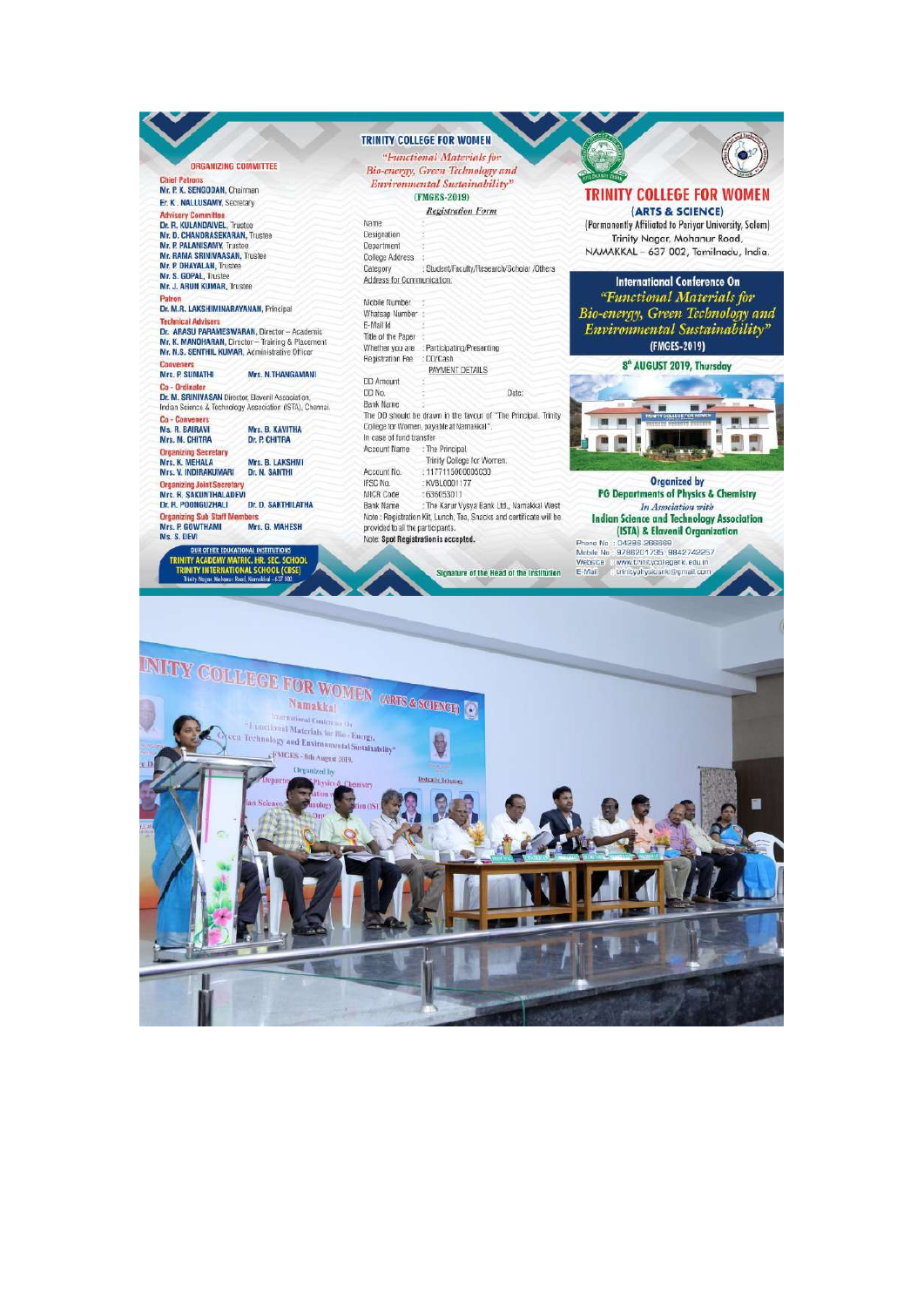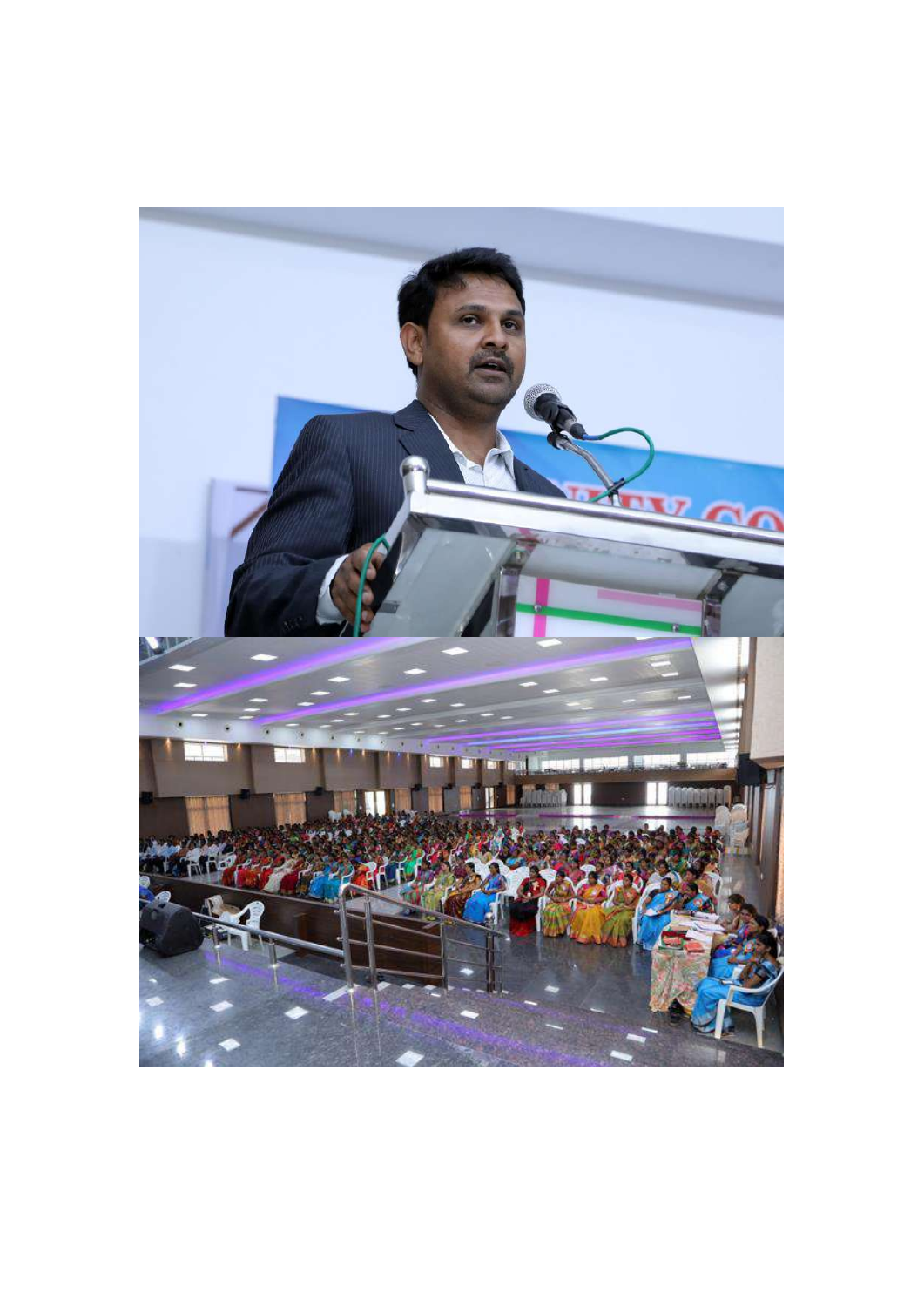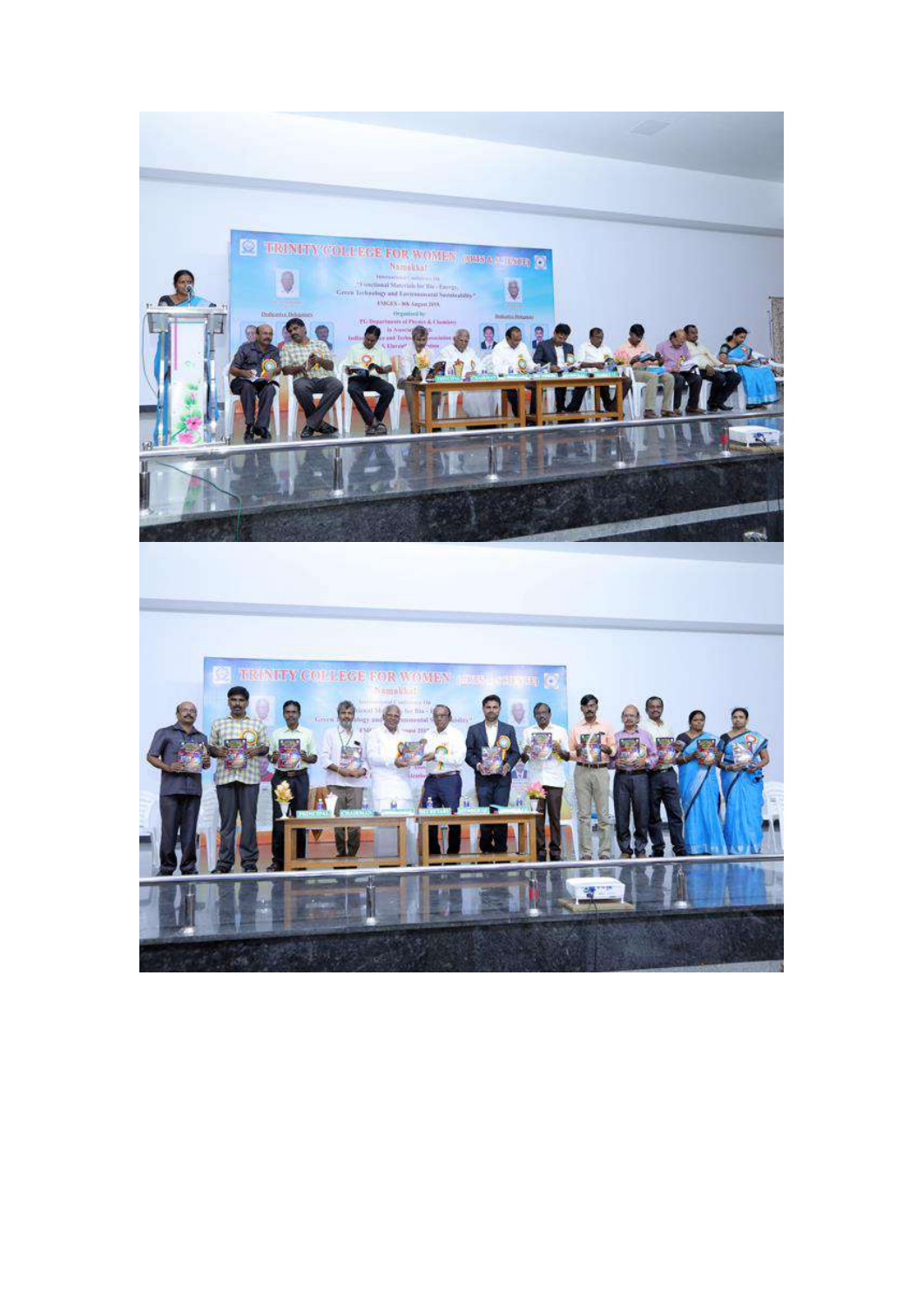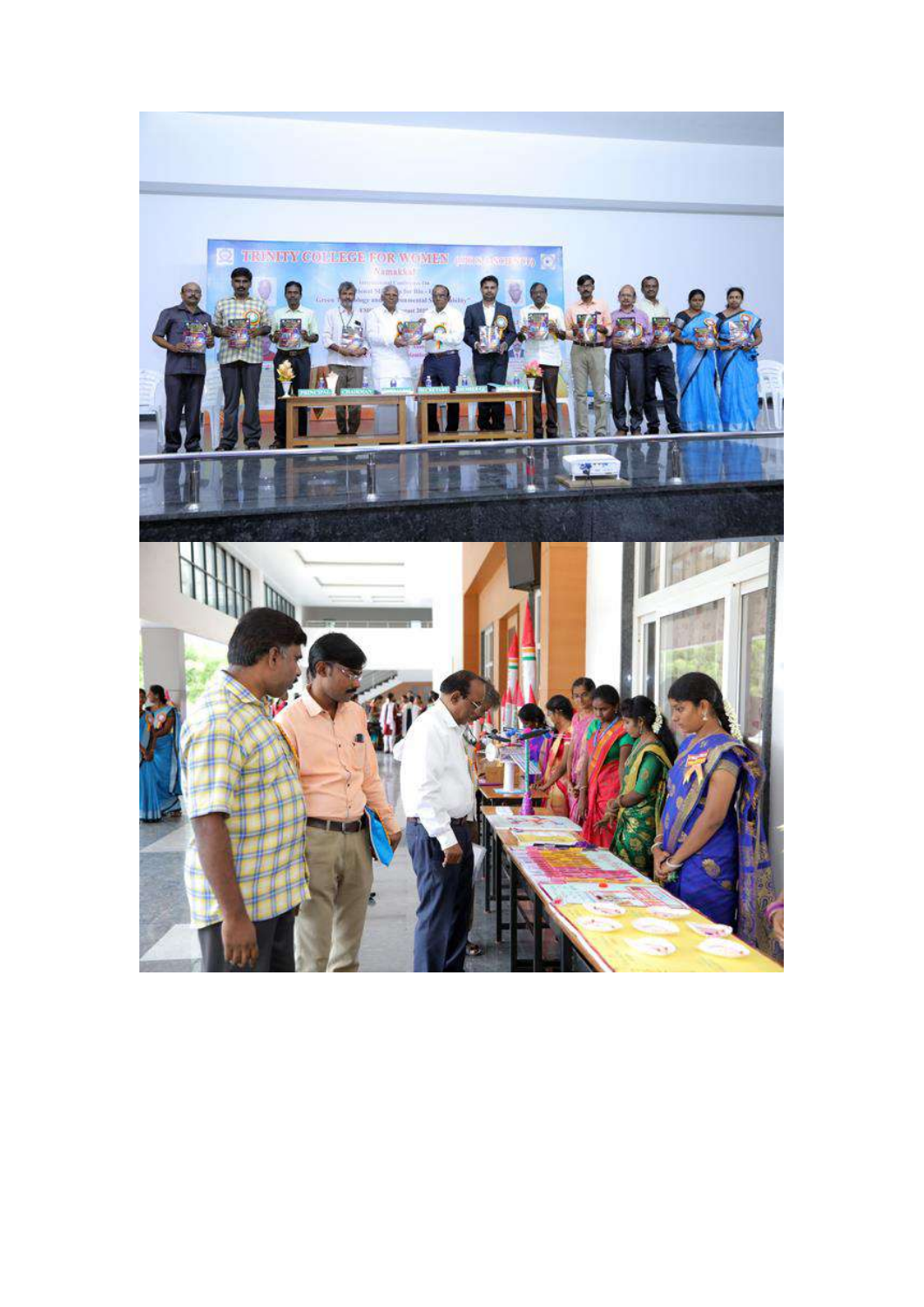

The abstract of the proceeding was released by Mr. P.S.K. Sengodan, Chairman of the College and received by Dr P. Ramasamy. Er. K. Nallusamy, Secretary of the College delivered the felicitation address. Dr. M.R. Lakshiminarayanan, Principal welcomed the gathering.

The focus of the conference is to highlight the significance of scientific innovations of our society. The Resource persons emphasized and enlightened scientific inventions and discoveries paved the way for the development of humanity and not for the destruction nature. They encourage and insist on young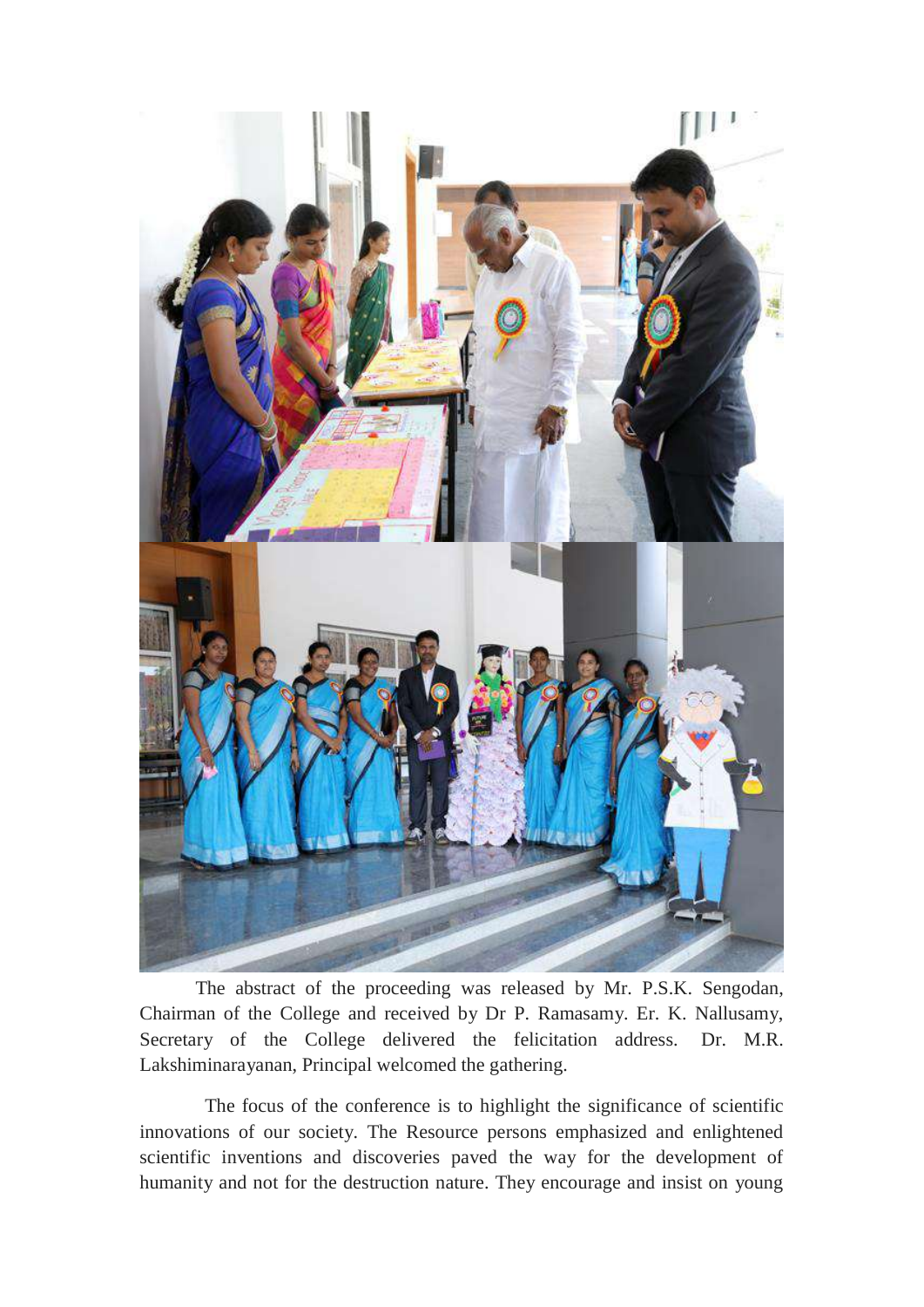women Research aspirants should do research in Tamil and in their mother tongue. New young scientists should find a scientific technique to eliminate globalwarming. One third of our population is getting good drinking water. 80% of Electricity is derived from coal. This causes environmental pollution instead, we generate electricity from solar and wind power which enables us to get fulfillment without pollution. They illuminated how different types of waste (ex) Electronic waste, medical waste and plastic wastes are spoiling our environment. They also insist that every one of us is responsible for perfecting our environment.

More than 100 researchers submitted their articles through power point presentation and poster presentation on the topics of Electricals, Electronics, Biology, Bio-chemistry, Bio-technology, Bio-Physics, Astronomy, Agriculture, Organic Chemistry, Inorganic Chemistry, Analytical Chemistry, Industrial Chemistry, Health Care, Medicine, Etc.,

The HOD of Physics Mrs. P. Sumathi and the HOD of Chemistry Mrs. N.Thangamani presented their report of conference proceedings. Dr. Arasuparameswaran, Dir – Acad., Mr. K. Manoharan, Dir – Train. & Placement, The AO- Mr. N.S. Senthilkumar, The HOD's of our College Dr T.K. Anuradha (Tamil), Dr. R. Dhavamani (English), Mrs. K. Thangammal (Mathematics), Dr. G. Selvalakshmi (Commerce), Mrs. K. Valarmathi (Computer Science), the faculty of Physics M/s. R. Bairavi, B. Kavitha, K. Mehala, B. Lakshmi, R. Sakunthaladevi, Dr. R. Poonguzhali, P. Gowthami, the faculty of Chemistry M/s. M. Chitra, Dr. P. Chitra, V. Indirakumari, Dr. N. Santhi, Dr. D. Sakthilatha, G. Mahesh and S. Devi and more than 800 participants from various places in India and abroad attended in that conference.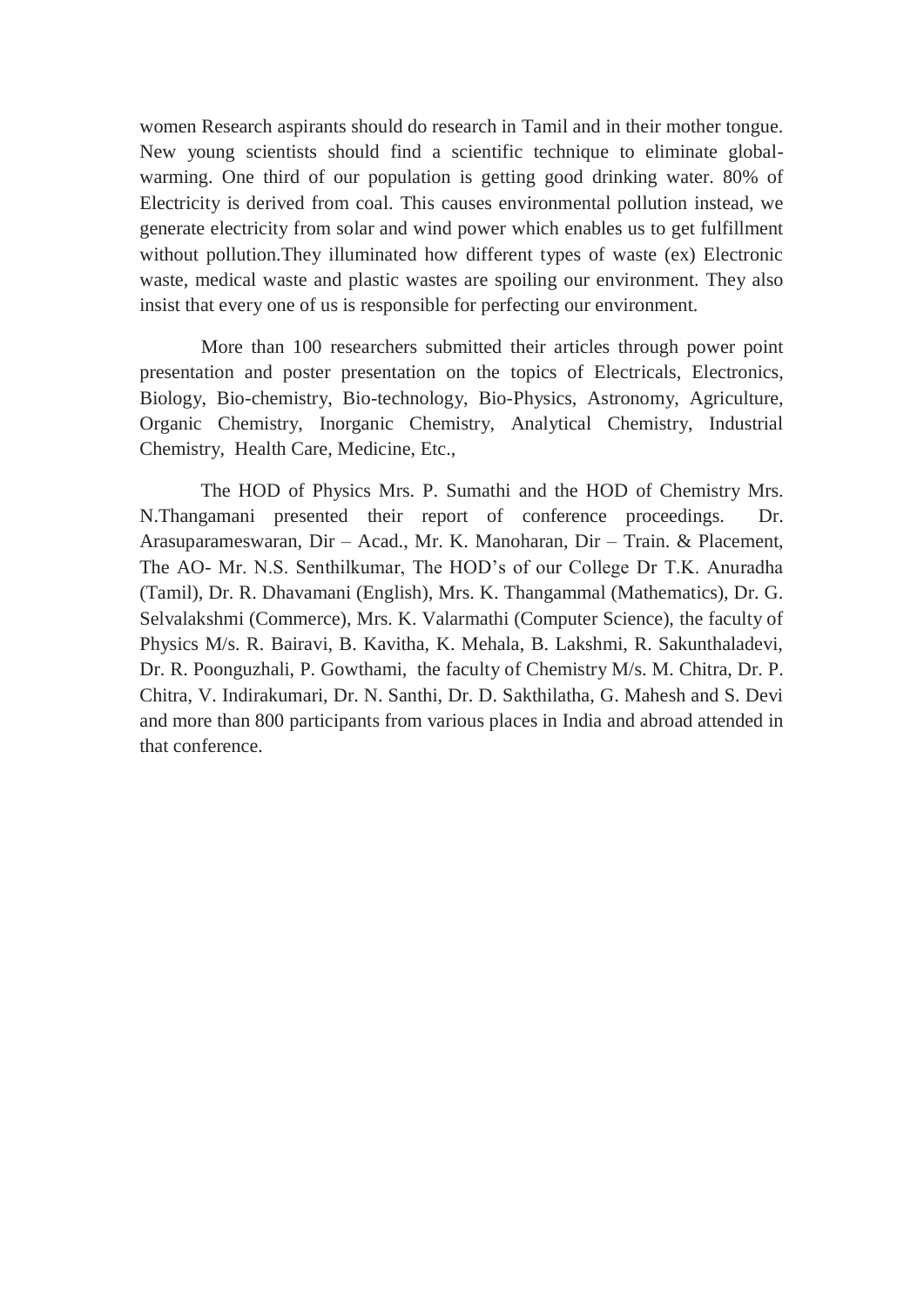

**2. Science day celebration 02.03.2020**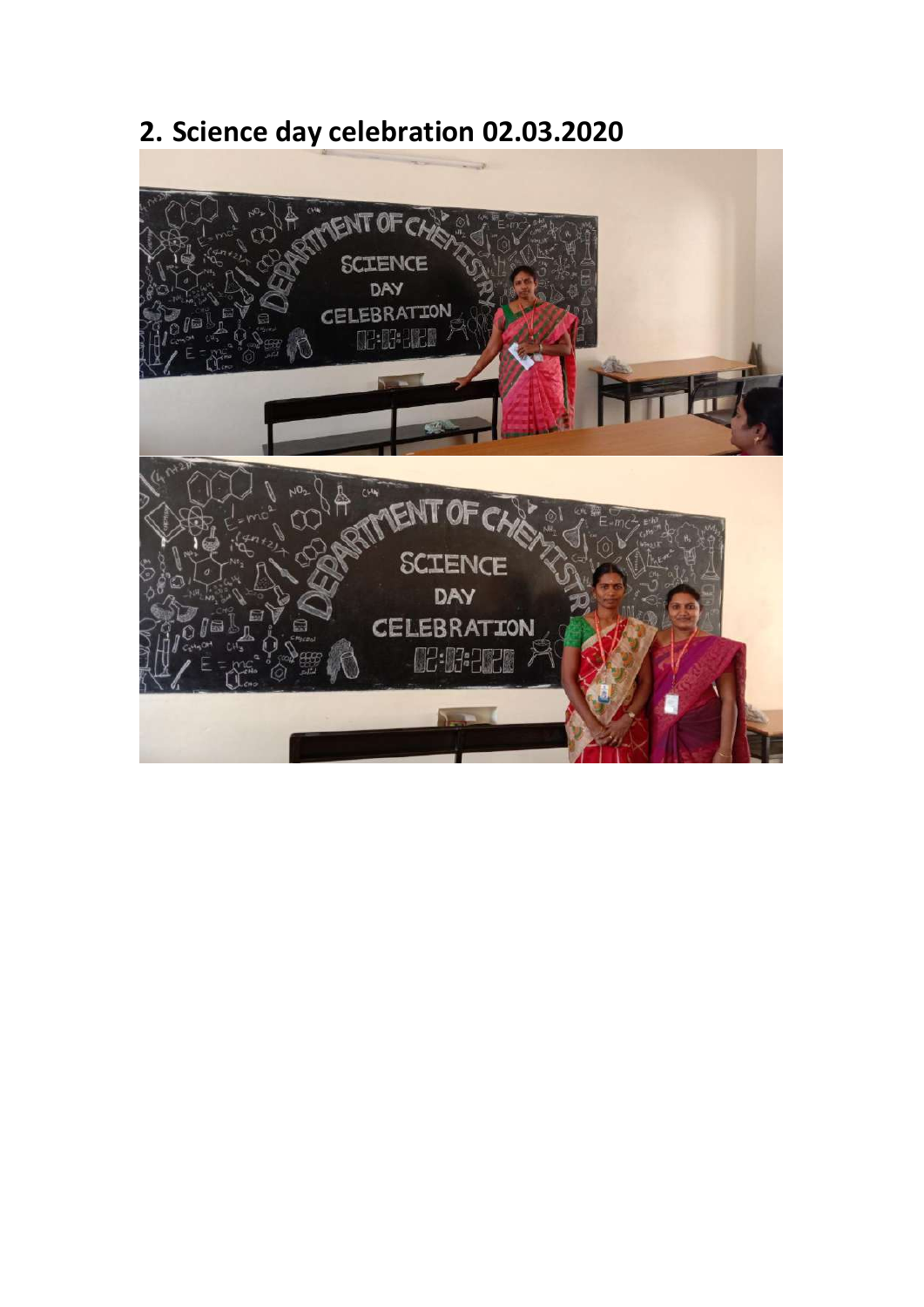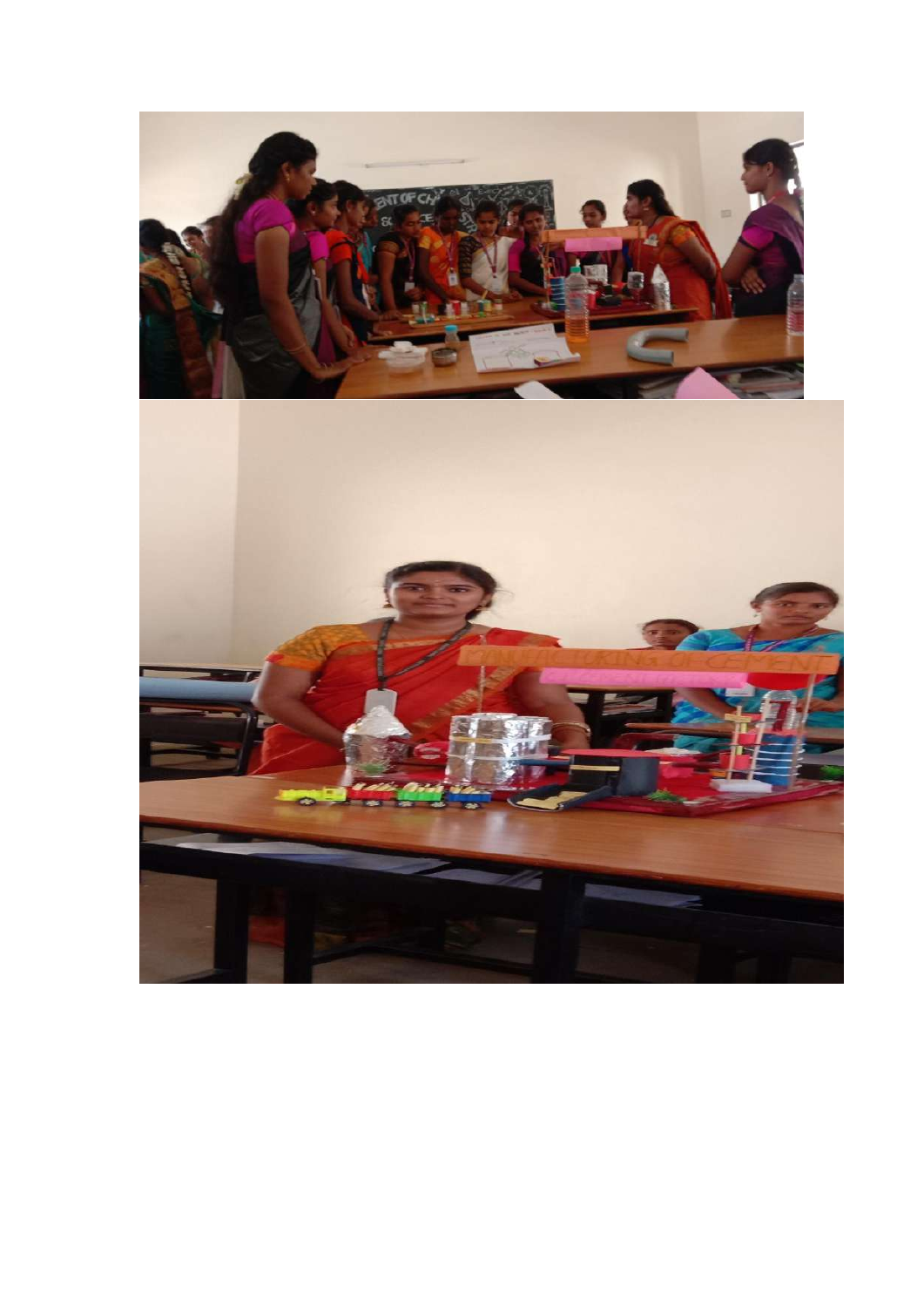